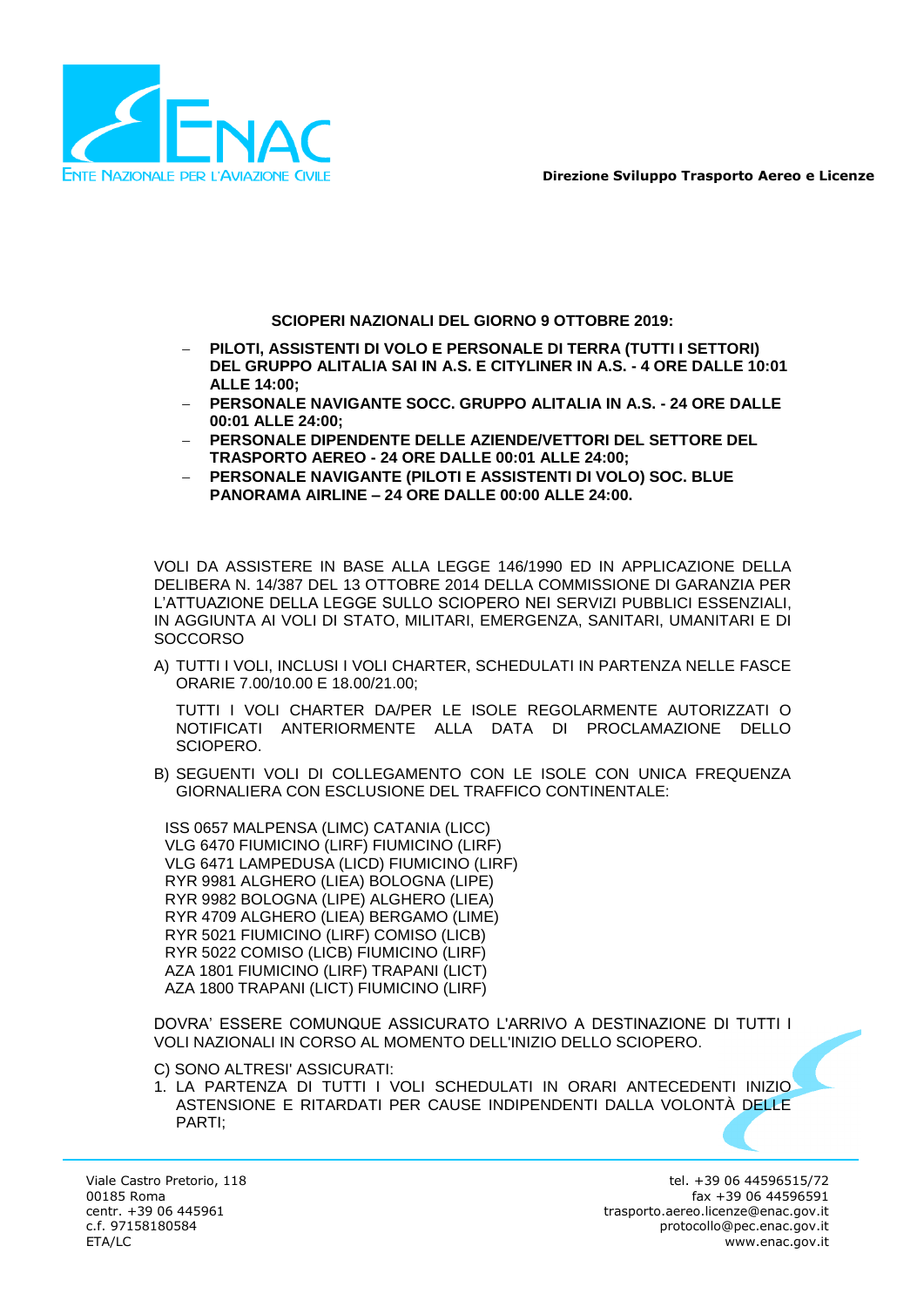

- 2. L'ARRIVO A DESTINAZIONE NEGLI AEROPORTI NAZIONALI DEI VOLI INTERNAZIONALI CON ORARIO STIMATO NON OLTRE TRENTA MINUTI PRIMI DALL'INIZIO DELLO SCIOPERO STESSO.
- D) VOLI INTERCONTINENTALI: TUTTI I COLLEGAMENTI INTERCONTINENTALI IN ARRIVO COMPRESI TRANSITI SU SCALI NAZIONALI NONCHÉ SEGUENTI VOLI INTERCONTINENTALI IN PARTENZA:

# **MEDIO ORIENTE**

ELY 284 FIUMICINO (LIRF) BENGURION (LLBG) QTR 128 MALPENSA (LIMC) DOHA HAMAD (OTHH) MEA 236 MALPENSA (LIMC) BEIRUT (OLBA) KAC 166 FIUMICINO (LIRF) KUWAIT (OKBK) SVA 210 MALPENSA (LIMC) RIYADH (OERK) UAE 206 MALPENSA (LIMC) DUBAI (OMDB) OMA 144 MALPENSA (LIMC) MUSCAT SEEB (OOMS) ETH 735 MALPENSA (LIMC) ADDIS ABEBA (HAAB) RYR 8846 BERGAMO (LIME) MARRAKECH (GMMX) AZA 898 MALPENSA (LIMC) CAIRO (HECA) MSR 706 MALPENSA (LIMC) CAIRO (HECA) ISS 2026 FIUMICINO (LIRF) BEIRUT (OLBA)

### **SUB AREA SUD EST ASIATICO**

THA 945 FIUMICINO (LIRF) BANGKOK (VTBS) CCA 950 MALPENSA (LIMC) BEIJING (ZBAA) CPA 234 MALPENSA (LIMC) HONG KONG (VHHH) AZA 770 FIUMICINO (LIRF) DELHI (VIDP) SIA 378 MALPENSA (LIMC) SINGAPORE (WSSS) ICV 5733 MALPENSA (LIMC) OSAKA (RJBB) THY 1901 MALPENSA (LIMC) SABIHA GÖKÇEN

### **SUB AREA GIAPPONE E COREA**

AZA 786 MALPENSA (LIMC) TOKYO NARITA (RJAA) AAR 562 FIUMICINO (LIRF) SEOUL (RKSI) NCA 049 MALPENSA (LIMC) TOKYO NARITA (RJAA)

### **NORD AMERICA**

AZA 608 FIUMICINO (LIRF) NEW YORK (KJFK) AAL 719 FIUMICINO (LIRF) PHILADELPHIA (KPHL) DAL 65 FIUMICINO (LIRF) ATLANTA (KATL) UAE 205 MALPENSA (LIMC) NEW YORK (KJFK) ISS 943 MALPENSA (LIMC) LOS ANGELES (KLAX)

## **CENTRO AMERICA E SUB AREA CARAIBICA**

AZA 678 FIUMICINO (LIRF) SAN PAOLO (SBGR)

### **SUD AMERICA**

TAM 8063 MALPENSA (LIMC) GUARULHOS (SBGR)